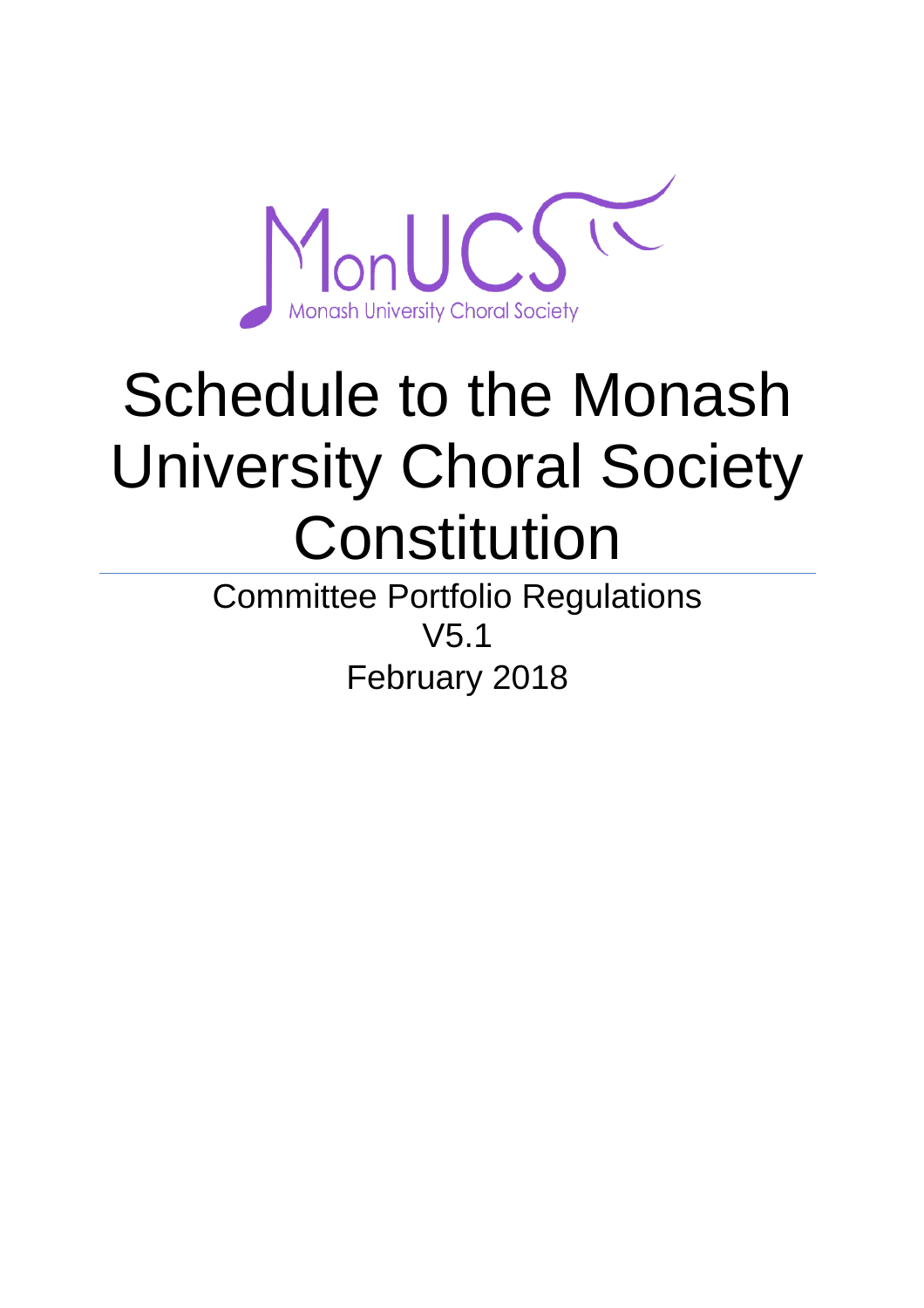

## Schedule to the Constitution of the **Monash University Choral Society**

### **Part 1. Interpretation**

#### **1.1. Interpretation**

- **1.1.1.** In these regulations, unless the contrary intention appears, all words and expressions have the same meaning as they have in the Constitution of the Monash University Choral Society.
- **1.1.2.** These regulations must be read in conjunction with the Constitution of the Monash University Choral Society.

#### **Part 2. Positions**

#### **2.1. Administration**

- **2.1.1.** The committee shall have positions, which allow the division of tasks and responsibilities, to facilitate the effective administration of the Society.
- **2.1.2.** These positions, portfolio or otherwise, can be held by either committee or ancillary members as defined in the constitution.
- **2.1.3.** The positions of the committee shall be separated into portfolio and nonportfolio positions as outlined below.
- **2.1.4.** The portfolio positions of the committee shall be:
	- i. Concert Manager
	- ii. Fundraising Manager;
	- iii. Events Manager;
	- iv. Publicity & I.T. Officer;
	- v. Resources Officer; and
	- vi. Assistant Treasurer
- **2.1.5.** The non-portfolio positions of the committee shall be:
	- i. Immediate Past President;
	- ii. General Assistant(s);
	- iii. Conductor; and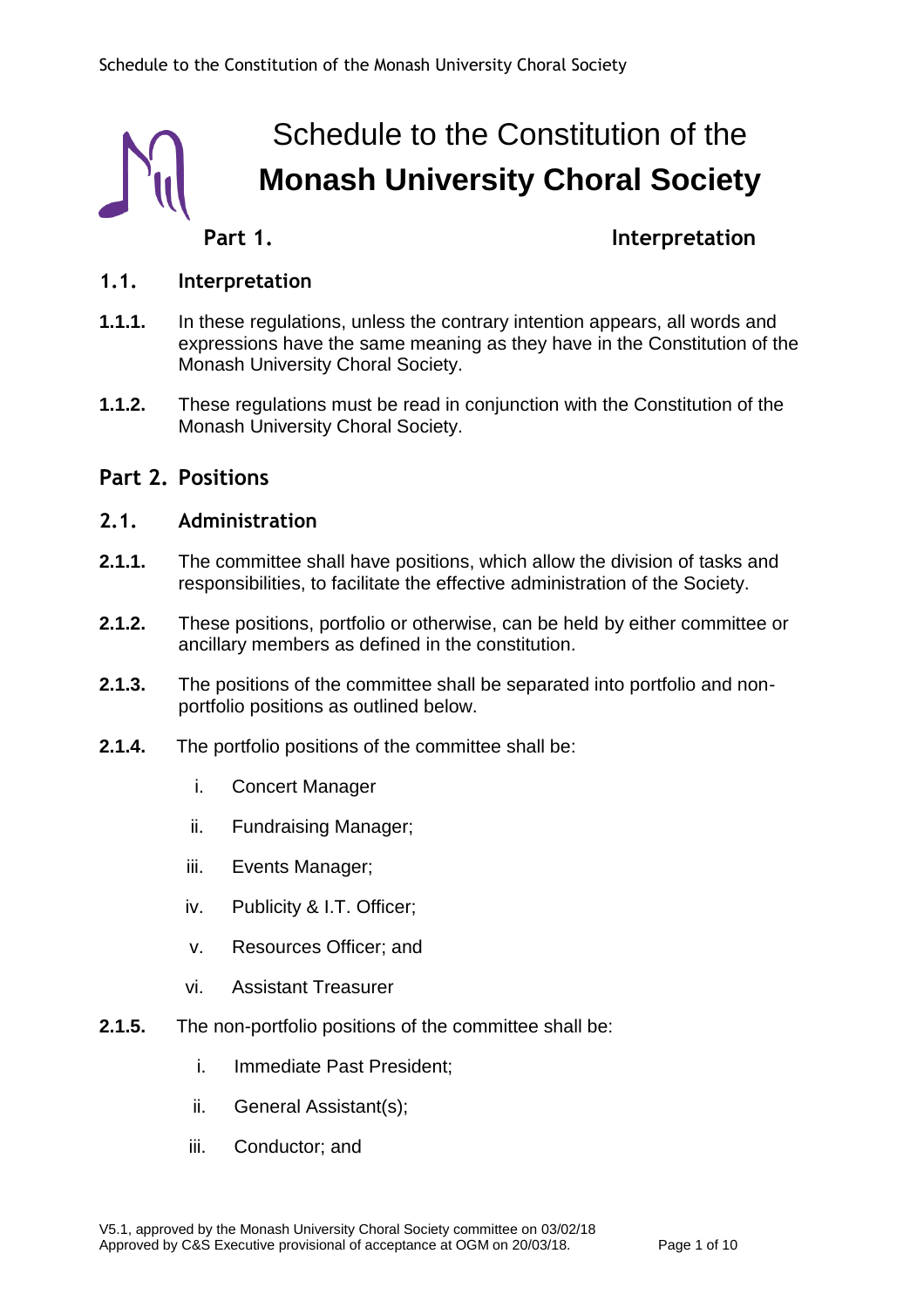iv. Assistant Conductor

#### **2.2. Positions of the Committee**

- **2.2.1.** All committee and ancillary members are:
	- i. required to read their position handover document at the commencement of their term;
	- ii. submit written reports to the Society Secretary, where relevant to the agenda items to be discussed (including but not limited to: pertinent updates and recommended motions), a minimum of 2 days prior to a committee meeting; and
	- iii. required to update their position handover document prior to each AGM, if one exists
- **2.2.2.** The duties of the Concert Manager shall be to:
	- i. attend committee meetings in which matters relating to their portfolio are to be discussed;
	- ii. organise venue, soloists, accompaniment/orchestration, choir attendance, and dress code for each concert performed by the Society, in consultation with the Conductor and Treasurer;
	- iii. distribute and manage all aspects of the concert ticketing process via Trybooking or similar program;
	- iv. liaise with venues and external ticketing organisations as required; and
	- v. oversee the smooth running of each concert at the time of the performance(s).
- **2.2.3.** The duties of the Fundraising Manager shall be to:
	- i. attend committee meetings in which matters relating to their portfolio are to be discussed;

generate innovative and relevant fundraising ideas and plans that may coincide with social events;

- ii. organise and oversee all fundraising activities that the committee may resolve;
- iii. organise and book paid carolling engagements for the Society during the Christmas season in conjunction with the Conductor and/or Assistant Conductor; and
- iv. ensure sufficient attendance at carolling engagements.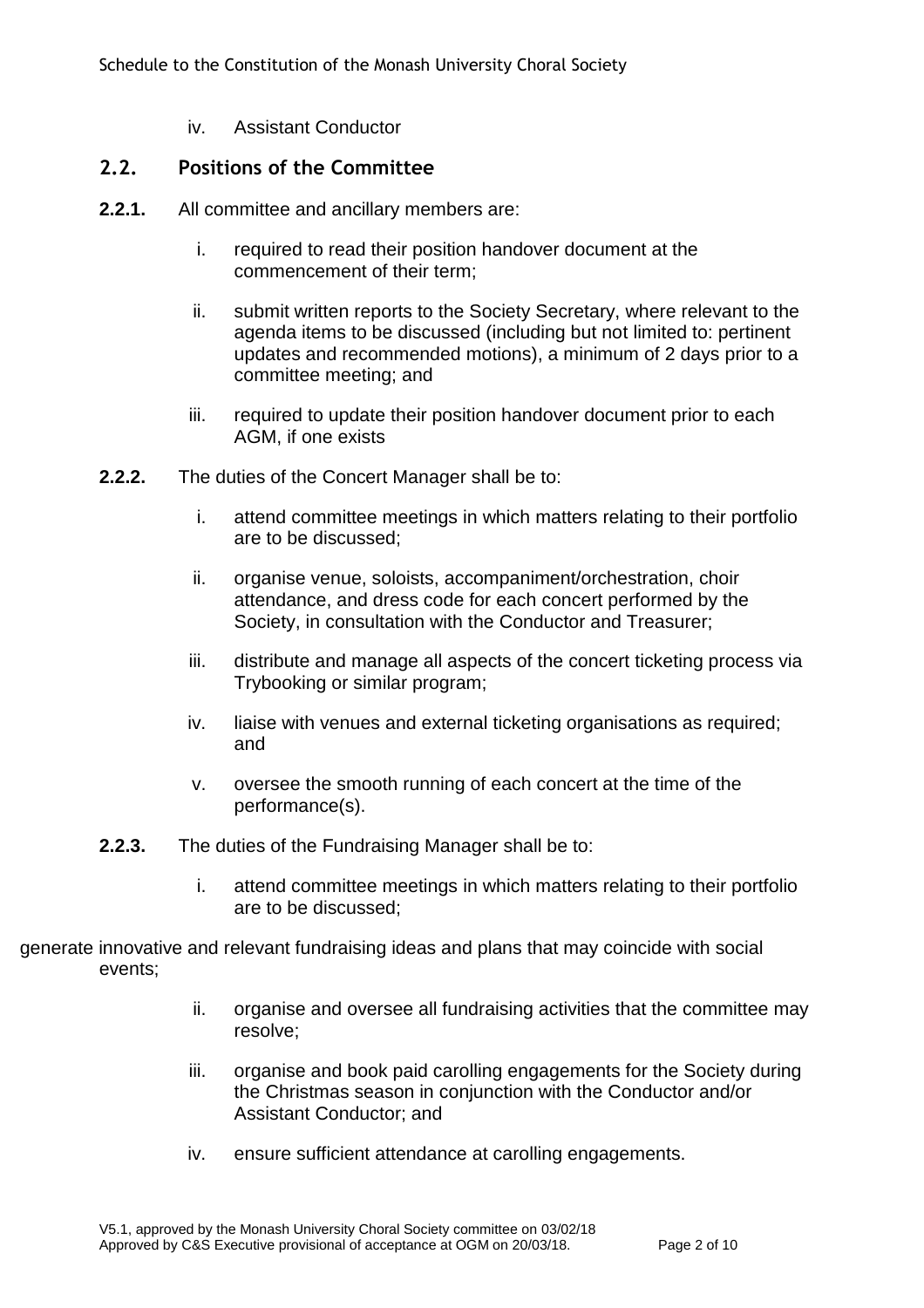- **2.2.4.** The duties of the Events Manager shall be to:
	- i. attend committee meetings in which matters relating to their portfolio are to be discussed;
	- ii. organise and oversee the social activities of the Society, including post concert parties, after rehearsal socialising and Annual Dinner;
	- iii. ensure that records of attendance at social activities are kept, for the purposes of Clubs and Societies grant applications;
	- iv. organise and oversee the Society's rehearsal camps;
	- v. organise and oversee the catering of food at the Society's rehearsal camps; and
	- vi. ensure that records of attendance at camps are kept, for the purposes of Clubs and Societies grant applications.
- **2.2.5.** The portfolios of Concert Manager, Fundraising Manager and Events Manager are advised to be held by ordinary student members of the club.
- **2.2.6.** The duties of the Publicity & I.T. Officer shall be to:
	- i. attend committee meetings in which matters relating to their portfolio are to be discussed;
	- ii. manage the MonUCS Website, database, email system and other technology as the committee may resolve;
	- iii. report to the committee progress of development as the committee may resolve;
	- iv. organise the design and printing of posters and handbills for each performance of the Society;
	- v. organise production of a media release for each performance of the Society, to be distributed to Society members, and to any media outlets the committee deems appropriate;
	- vi. organise the creation of concert-specific online marketing including, but not limited to, Facebook events and MonUCS website posts;
	- vii. organise the distribution of concert handbills outside relevant performances for each upcoming concert; and
	- viii. organise production and distribution of Lust of Life, the Society magazine.
- **2.2.7.** The duties of the Resources Officer shall be to: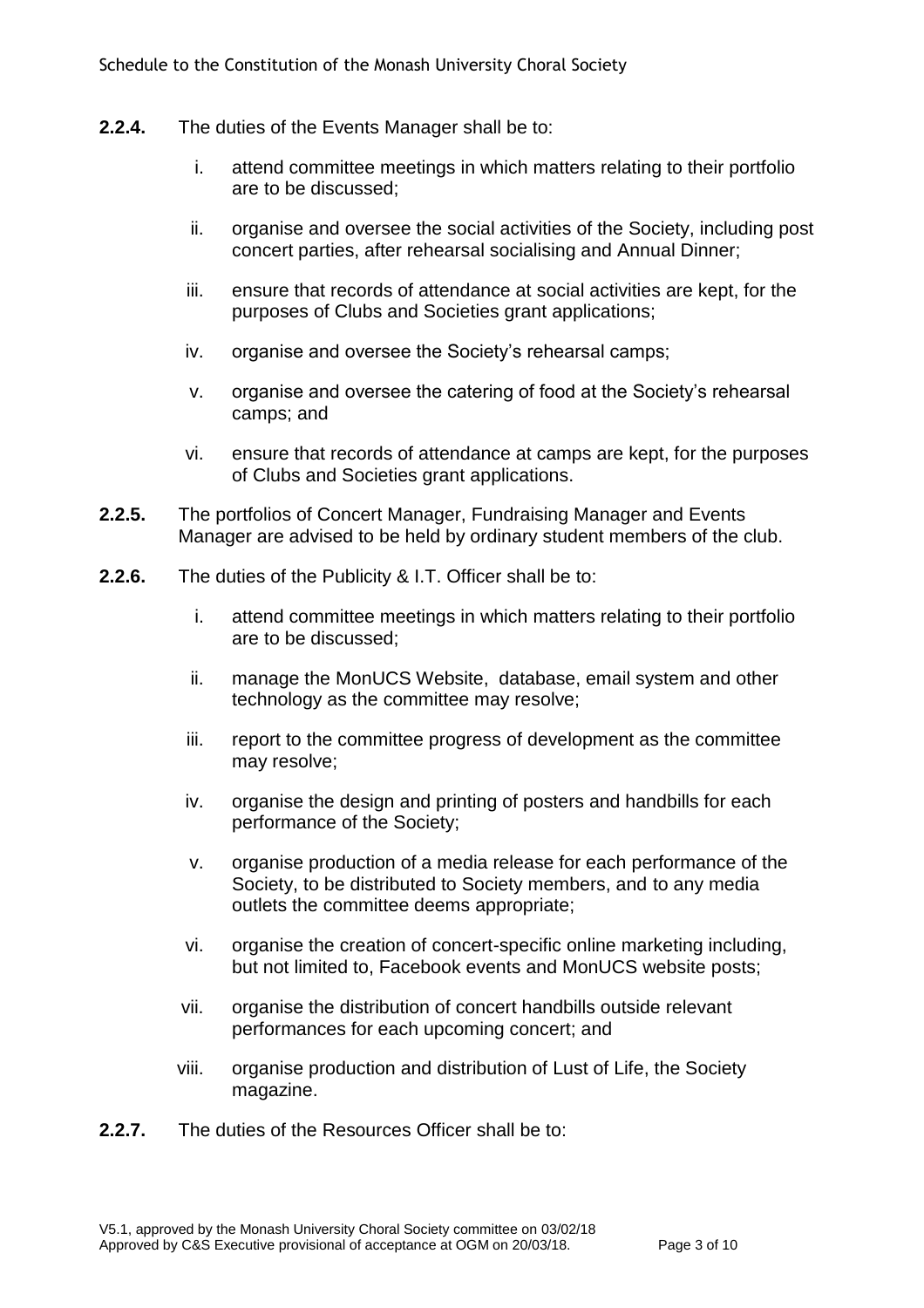- i. attend committee meetings in which matters relating to their portfolio are to be discussed;
- ii. organise sourcing and acquisition of sheet music for each performance of the Society;
- iii. organise the distribution and return of sheet music to and from members of the Society for rehearsal purposes;
- iv. maintain an up-to-date register of music currently loaned out to Society members;
- v. be responsible for the loaning out of music owned by the Society to other choirs including, but not limited to, those affiliated with the Australian Intervarsity Choral Societies Association and members of the Canberra Choral Lending Scheme;
- vi. organise transport of the necessary sheet music to rehearsals and other relevant Society events.
- vii. maintain the Society archives;
- viii. add items to the archives which the committee deems are likely to prove of value or historic interest to the Society; and
	- ix. report regularly to the committee.
- **2.2.8.** The duties of the Assistant Treasurer shall be to:
	- i. assist the Treasurer in their duties;
- **2.2.9.** The duties of the Immediate Past President shall be to:
	- i. advise the new president and committee; and
	- ii. act as a general assistant.
- **2.2.10.** The duties of the General Assistant(s) shall be to:
	- i. perform such duties as the committee may resolve.
- **2.2.11.** The committee may appoint as many General Assistants as it deems necessary.
- **2.2.12.** The duties of the Conductor shall be to:
	- i. prepare the choir for performances;
	- ii. conduct the Society's concerts; and
	- iii. decide the programming of concerts, in consultation with the committee.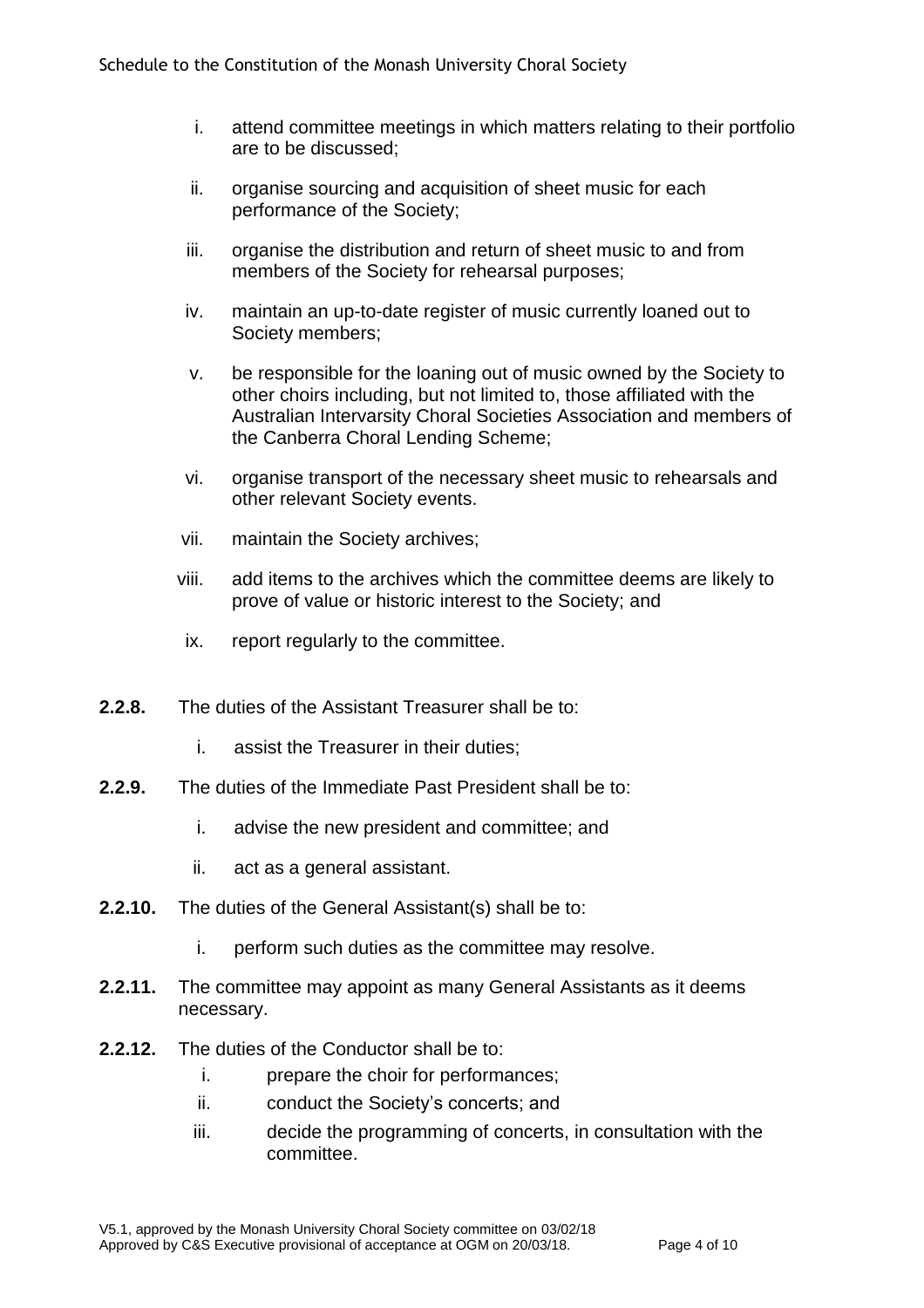- **2.2.13.** The Conductor shall be appointed by the committee, and the appointment may be reviewed by the committee. The Conductor shall receive an honorarium determined by the committee. The terms under which the Conductor is appointed shall be laid out in a written agreement, a copy of which shall be kept by the committee and another by the Conductor.
- **2.2.14.** The Conductor shall automatically receive free ordinary membership if they are eligible for ordinary membership; otherwise they shall automatically receive free associate membership.
- **2.2.15.** The Conductor may vote at a General Meeting in accordance with their membership type.
- **2.2.16.** In addition to the Conductor, the committee may also appoint a number of Assistant Conductors under any terms that the committee may be pleased to set. Any such appointment may be reviewed by the committee. The committee may choose either to provide or not provide an honorarium to such appointees. Where an honorarium is provided, the terms under which the Assistant Conductor is appointed shall be laid out in a written agreement, a copy of which shall be kept by the committee and another by the Assistant **Conductor**
- **2.2.17.** The duties of the Assistant Conductor shall be to:
	- i. be responsible for preparing the Occasional Singers for performances;
	- ii. be responsible for preparing the Occasional Singers for carolling engagements as booked by the Fundraising Officer;
	- iii. take sectionals and other rehearsals whereby the Conductor is unavailable; and
	- iv. other duties determined by Conductor, in order to assist them.
- **2.2.18.** Any appointed Assistant Conductors may receive free ordinary membership if they are eligible for ordinary membership; otherwise they may receive free associate membership at the committee's discretion.
- **2.2.19.** The committee shall be at liberty to appoint other people to fill in any requirements under any terms the committee may be pleased to set. Any such appointment may be reviewed by the committee. The committee may choose either to provide or not provide an honorarium to such appointees. Where an honorarium is provided, such people may or may not be employed on terms laid out in a written agreement.

#### **2.3. Committee Delegates**

- **2.3.1.** The committee may choose certain persons to act as committee delegates.
- **2.3.2.** Committee delegates may be selected to perform in the following functions:
	- i. Committee Advisory Member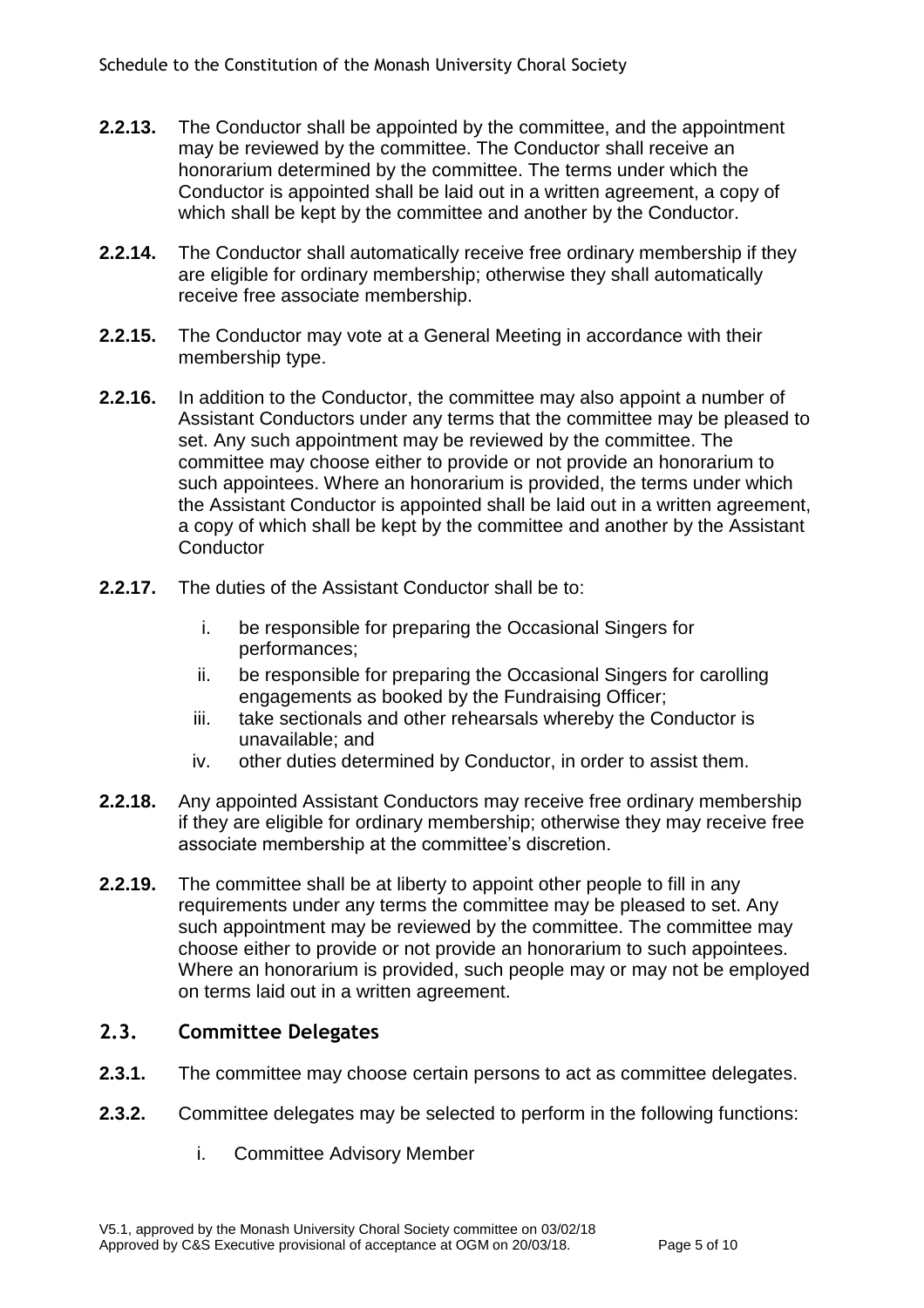- ii. Section Leader
- **2.3.3.** The committee may choose to appoint up to two Committee Advisory Members.
- **2.3.4.** Their duties of the Committee Advisory Members shall be to:
	- i. advise the committee based their previous experience; and
	- ii. act as General Assistants (as per §2.2.14).
- **2.3.5.** These Committee Advisory Members may be added to the committee mailing list, if they so choose.
- **2.3.6.** The eligibility criteria to become a Committee Advisory Member are:
	- i. service as an executive member of the committee within the last three years at the date of commencement of Committee Advisory Membership; and
	- ii. not currently acting as Immediate Past President.
- **2.3.7.** Committee Advisory Members may attend committee meetings with full speaking rights but no voting rights, unless they also hold another position that provides them with more rights.
- **2.3.8.** Committee Advisory Membership lapses at the commencement of the AGM each year.
- **2.3.9.** The committee may choose up to four Section Leaders, one for each voice part.
- **2.3.10.** The duties of the Section Leaders shall be to:
	- i. be a leader and role model for their voice part;
	- ii. receive apologies from members of their voice part for rehearsal attendance recording;
	- iii. pass concerns of members of their voice part on to the committee or Conductor as deemed necessary; and
	- iv. assist in upholding and encouraging compliance with the Rehearsal Policy at all times.
- **2.3.11.** Section Leaders may attend meetings if they wish, but there is no requirement for them to do so. They do not have full speaking rights or voting rights, unless they also hold another position that provides them with more rights.
- **2.3.12.** Delegation as a Section Leader shall lapse at the end of the calendar year.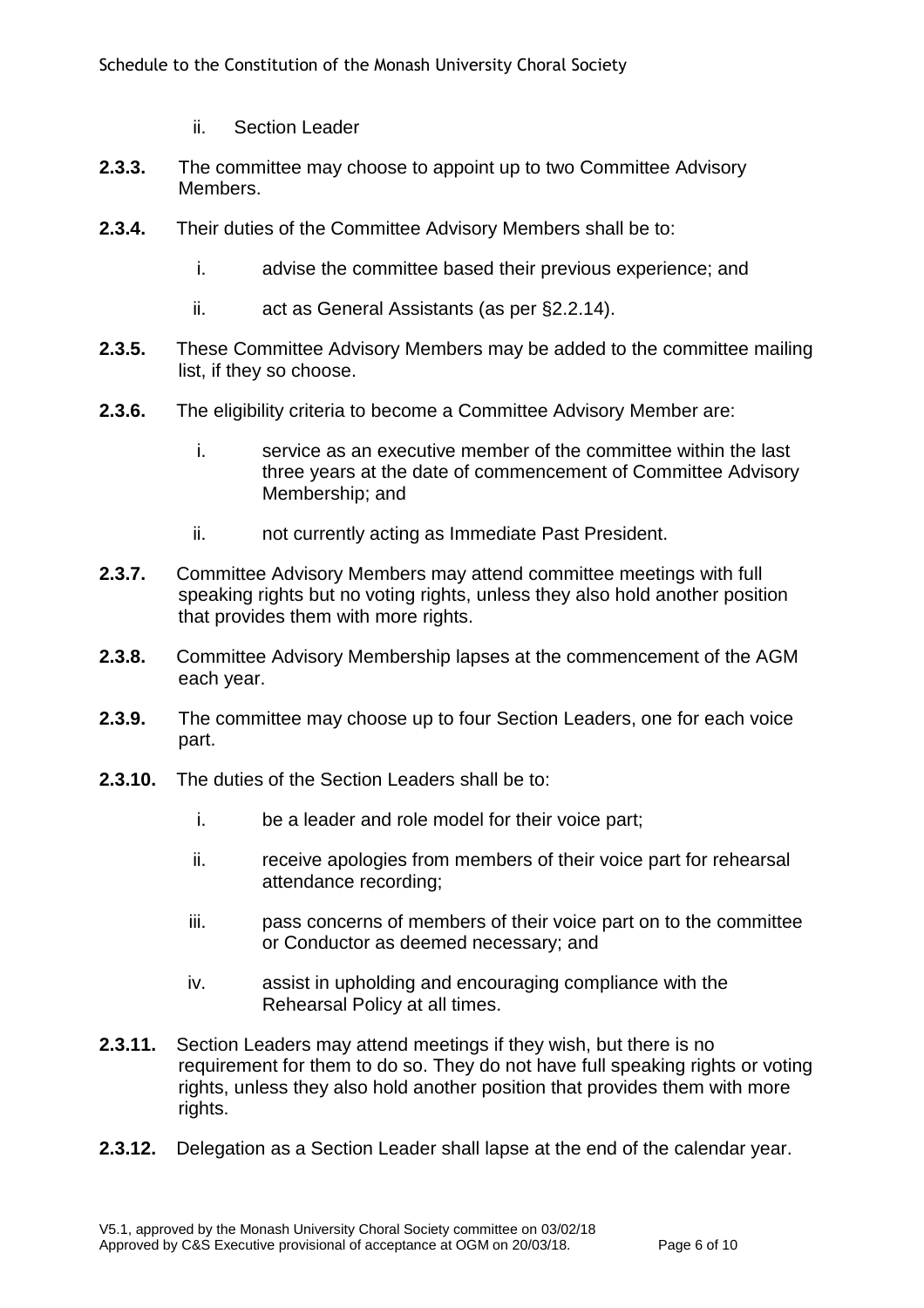- **2.3.13.** All committee delegates shall be appointed by the affirmative votes of at least a simple majority of voting members at a committee meeting.
- **2.3.14.** A person shall cease to be a committee delegate prior to the ordinary completion of their term if they:
	- i. serve a written notice of resignation, specifying the date of cessation, on the committee; or
	- ii. have their delegation revoked in accordance with §2.3.7.
- **2.3.15.** A committee delegate may have their delegation revoked by the affirmative votes of at least 2/3 of the voting members at a committee meeting, if 2 days' written notice of the intention to move a motion to revoke said membership has been served by the Secretary and/or the committee, and the delegate has been given a reasonable opportunity to speak to the motion.

#### **2.4. Eligibility for Positions**

- **2.4.1.** A person shall be eligible to hold a portfolio or non-portfolio position if they are an ordinary or associate member of at least 7 days' standing.
- **2.4.2.** A person who is not a Society office bearer when they are appointed to hold a position shall automatically be appointed as an ancillary member.
- **2.4.3.** A person shall cease to be an ancillary member if they:
	- i. are elected a Society office bearer; or
	- ii. cease to hold a position.

#### **2.5. Restrictions**

- **2.5.1.** The elected President, Treasurer and Secretary may not hold any appointed portfolio position outlined in this schedule except where outlined in §2.5.2.
- **2.5.2.** Where no suitable applicant is available to fill an appointed position in this schedule, the elected President, Treasurer or Secretary may be co-opted into the appointed portfolio position until a suitable applicant is appointed.

#### **2.6. Appointment and Terms of Office**

- **2.6.1.** The position of Immediate Past President is an ex-Officio position held by the most recently outgoing President, and is not subject to §2.6.3-§2.6.15
- **2.6.2.** A person shall only be appointed to hold a position during a committee meeting.
- **2.6.3.** The Secretary shall serve a written notice of a committee meeting where a person may be appointed to hold a position on all members at least 7 days prior to the date of that committee meeting. Notice of the meeting shall include a call for applications for each position.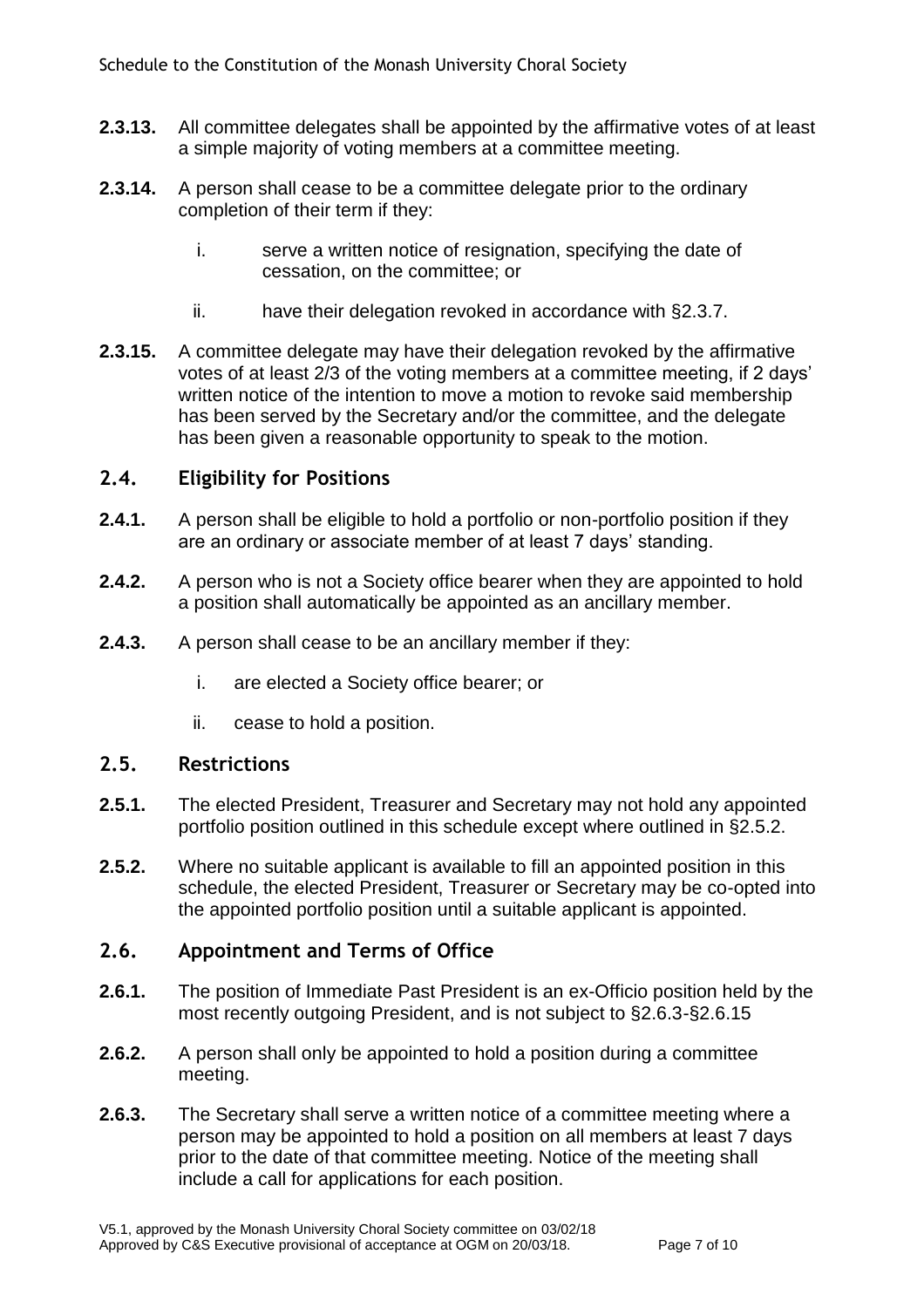- **2.6.4.** At a committee meeting where a person may be appointed to hold a position, the Society office bearers shall interview the applicant and appoint them to the position as they deem fit.
- **2.6.5.** Where the number of applicants or nominees for a position exceeds the number of vacancies, the Society office bearers shall elect the person(s) to be appointed to the position by plurality ("First Past the Post") vote after the aforementioned interview with each applicant.
- **2.6.6.** The Society office bearers may choose to leave a position vacant as they deem fit.
- **2.6.7.** The Secretary shall announce the appointment of a person to a position at the first rehearsal following a committee meeting where an appointment was made.
- **2.6.8.** The annual appointment for positions shall ordinarily be made at the first committee meeting following an AGM except as stated in §2.6.12.
- **2.6.9.** An appointment for a position shall be made at a committee meeting other than the first committee meeting following an AGM if the person most recently appointed to the position:
	- i. has ceased to hold office prior to the ordinary conclusion of their term, in accordance with §2.6.10, prior to that meeting; or
	- ii. will cease to hold office prior to the ordinary conclusion of their term, in accordance with §2.6.10, within 14 days of the date of that meeting.
- **2.6.10.** A person appointed to a position at the first committee meeting following an AGM shall ordinarily hold the position from the day after that meeting until the day of the following AGM except as stated in §2.6.12-§2.6.13.
- **2.6.11.** A person appointed to a position at a committee meeting other than the first committee meeting following an AGM shall ordinarily hold office for a term commencing the day after that committee meeting, unless the position to which they were elected was not yet vacant on that day, in which case the term shall commence the day after the position is vacated. The ordinary term shall conclude on the day of the following AGM except as stated in §2.6.12- §2.6.13.
- **2.6.12.** The appointment of the Assistant Conductor shall be made at the first committee meeting after all applicants have had a trial rehearsal with the Occasional Singing group.
- **2.6.13.** The position of Assistant Conductor shall ordinarily hold the position from their appointment until the conclusion of the carolling season.
- **2.6.14.** A person shall cease to hold a position prior to the completion of their ordinary term if:
	- i. they serve a written notice of resignation, specifying the date of cessation, on the committee;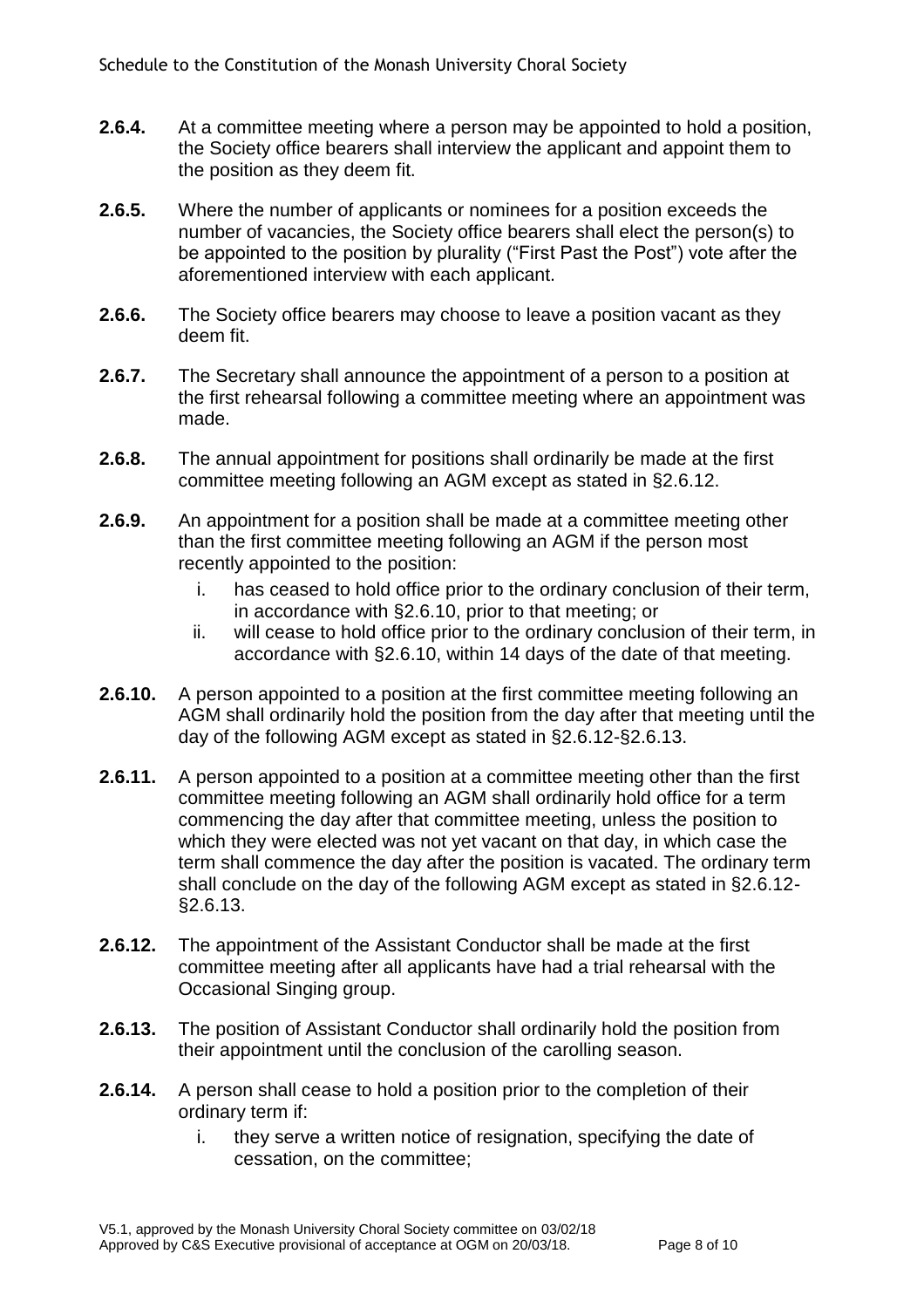- ii. they are absent, without apology, from any 3 consecutive committee meetings; or
- iii. they are removed from office in accordance with §2.6.15.
- **2.6.15.** A person may be removed from a position by the affirmative votes of at least 2/3 of the voting members at a committee meeting, if 2 days' written notice of the intention to move a motion to remove the member has been served on the Secretary and/or the committee, and the position holder has been given a reasonable opportunity to speak to the motion.
- **2.6.16.** A person who has been removed from position by the committee may appeal to a General Meeting by serving on the Secretary, within 14 days of the removal, a written notice of appeal. The decision of the General Meeting on the matter shall be binding.

#### **Part 3. Amendments to the Schedule**

#### **3.1. Amendments to the Schedule**

- **3.1.1.** This schedule may be added, amended or removed by
	- i. the affirmative votes of an absolute majority of the Committee; or
	- ii. the affirmative votes of at least 2/3 of the voting members at a General Meeting.
- **3.1.2.** Where the schedule is amended under §3.1.1, a copy of the Schedule incorporating the sections of the Schedule amended is required to be deposited in the C&S Office including a statement on the date and minute number where the Schedule was passed.

| <b>Author</b>   | <b>Date</b> | <b>Version</b> | <b>Changes</b>                                                                                                                                                                                                                                                       |
|-----------------|-------------|----------------|----------------------------------------------------------------------------------------------------------------------------------------------------------------------------------------------------------------------------------------------------------------------|
| Fiona<br>Schoer | 17/09/2013  | 1.1            | Creation of soft copy from v1.0 (hard<br>copy only surviving)<br>Reformatted to match current<br>$\bullet$<br>constitution                                                                                                                                           |
| Fiona<br>Schoer | 17/09/2013  | 1.2            | Pre-AGM updates:<br>Updates to meeting attendance<br>Added the position of Assistant<br>$\bullet$<br>Conductor (of Occasional Singing)                                                                                                                               |
| Fiona<br>Schoer | 24/09/2013  | 1.3            | Post-review updates<br>added all committee members duties<br>split 2.2.2(ii) across two clauses for<br>clarity<br>added Society office bearers hold no<br>$\bullet$<br>portfolio except President, Treasurer<br>& Secretary<br>added definition of IPP as ex-Officio |
| Fiona<br>Schoer | 12/10/2013  | 2.0            | Post-Review updates<br>updated the term of the Assistant<br>Conductor                                                                                                                                                                                                |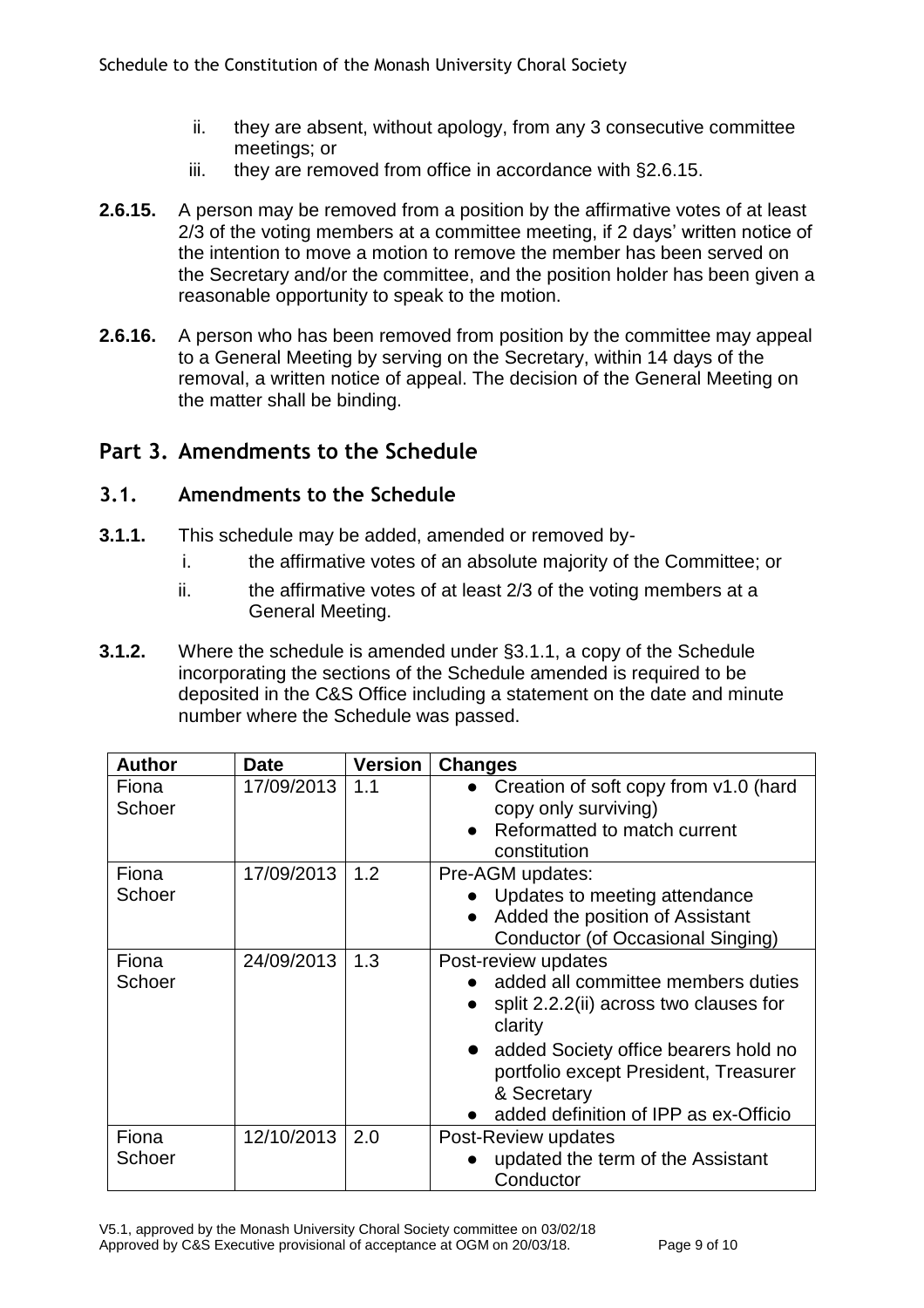| Fiona<br>Schoer           | 28/08/2014 | 2.1 | $\bullet$              | updated version throughout<br>updated footer to show proposed to          |
|---------------------------|------------|-----|------------------------|---------------------------------------------------------------------------|
|                           |            |     |                        | committee and not yet accepted by                                         |
|                           |            |     |                        | C&S<br>changed "portfolio" to be position to                              |
|                           |            |     |                        | enable differentiation between                                            |
|                           |            |     |                        | portfolio and non-portfolio positions                                     |
|                           |            |     |                        | (clause 2.1.2).                                                           |
|                           |            |     |                        | updated whole committee                                                   |
|                           |            |     |                        | requirements to remove attendance<br>requirement for non-elected members  |
|                           |            |     |                        | and to require written reports                                            |
|                           |            |     |                        | submitted prior to committee                                              |
|                           |            |     |                        | meetings where relevant (clause                                           |
|                           |            |     |                        | 2.2.1)                                                                    |
|                           |            |     |                        | removed multiple portfolio restriction                                    |
|                           |            |     |                        | to reflect only the President,<br>Treasurer and Secretary cannot hold     |
|                           |            |     |                        | an appointed portfolio position                                           |
|                           |            |     |                        | clause 2.4)                                                               |
|                           |            |     |                        | added that the President, Treasurer                                       |
|                           |            |     |                        | and Secretary may be co-opted if no                                       |
|                           |            |     |                        | suitable applicant can fill the                                           |
|                           |            |     |                        | appointed position (clause 2.4)<br>minor formatting corrections           |
| Fiona                     | 02/09/2014 | 2.2 | $\bullet$              | post-review updates - added                                               |
| Schoer                    |            |     |                        | Assistant Treasurer position to                                           |
|                           |            |     |                        | <b>Portfolio Positions</b>                                                |
| Fiona                     | 02/09/2014 | 2.3 | $\bullet$              | removed position of Ticket Officer                                        |
| Schoer                    |            |     |                        | and incorporated the duties into the                                      |
|                           |            |     |                        | position of Concert Manager (on<br>advice of current ticket officer Simon |
|                           |            |     |                        | Singer)                                                                   |
| Claire                    | 26/10/2014 | 3.0 |                        | updated to reflect approval by C&S                                        |
| <b>McGannon</b>           |            |     |                        | and acceptance by MonUCS                                                  |
|                           |            |     |                        | committee                                                                 |
| Claire<br><b>McGannon</b> | 27/2/2016  | 3.1 | $\bullet$<br>$\bullet$ | updated version throughout<br>updated footer to show proposed to          |
|                           |            |     |                        | committee and not yet accepted by                                         |
|                           |            |     |                        | C&S                                                                       |
|                           |            |     |                        | removed (of Occasional Singing)                                           |
|                           |            |     |                        | from Assistant Conductor title                                            |
|                           |            |     |                        | throughout                                                                |
|                           |            |     |                        | added Past Executive Member(s) and<br>Section Leaders positions (clause   |
|                           |            |     |                        | 2.1.2.2)                                                                  |
|                           |            |     |                        | clarified that not all positions will have                                |
|                           |            |     |                        | handover document (clause 2.2.1)                                          |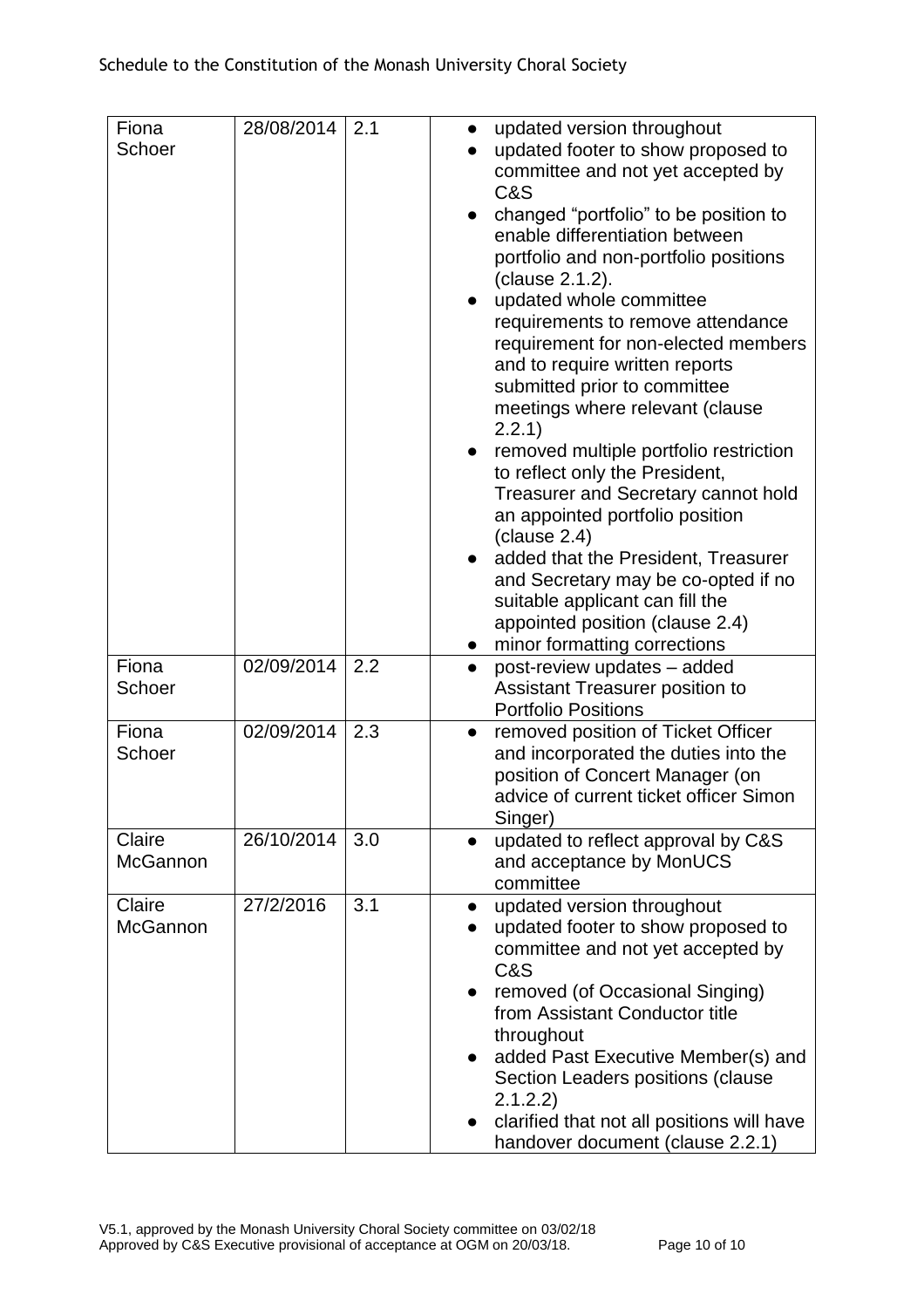|                           |         |     | $\bullet$<br>$\bullet$ | corrected verbs and phrasing<br>throughout 2.2, in order to allow for<br>delegation of duties to some degree<br>added Lust of Life duties to Publicity<br>Officer duties (clause 2.2.3)<br>added other duties determined by<br>conductor to Assistant Conductor<br>duties (clause 2.2.13)<br>added Past Executive Member(s)<br>position duties and number (clauses<br>2.2.16 and 2.2.17)<br>added Section Leader position duties<br>and number (clauses 2.2.18 and<br>2.2.19<br>added eligibility requirements for Past<br>Executive Member(s) (clause 2.3.4)<br>added information on appointment of<br>Past Executive Member(s) (clause<br>2.5.2)<br>added "and nominees" to<br>appointment instructions to allow for<br>Past Executive Member(s)<br>appointment (clause 2.5.6) |
|---------------------------|---------|-----|------------------------|----------------------------------------------------------------------------------------------------------------------------------------------------------------------------------------------------------------------------------------------------------------------------------------------------------------------------------------------------------------------------------------------------------------------------------------------------------------------------------------------------------------------------------------------------------------------------------------------------------------------------------------------------------------------------------------------------------------------------------------------------------------------------------|
| Claire<br><b>McGannon</b> | 20/3/16 | 3.2 |                        | updated version throughout<br>updated footer to show proposed to<br>committee and not yet accepted by<br>C&S<br>corrected error in clause 2.1.2.2<br>where the Assistant Treasurer<br>position had been listed twice<br>removed all changes made to 2.1.2.2,<br>2.2, 2.3 and 2.5 regarding the Past<br><b>Executive Members and Section</b><br>Leaders<br>created a new clause 2.3 describing<br>committee delegates - all changes<br>here are simply moved from where<br>they were deleted in the above<br>clauses<br>added that Past Executive Members<br>may be added to the mailing list<br>(clause 2.3.3)<br>explained the requirements and rights<br>of different delegates at committee<br>meetings (clauses 2.3.6 and 2.3.9)                                             |